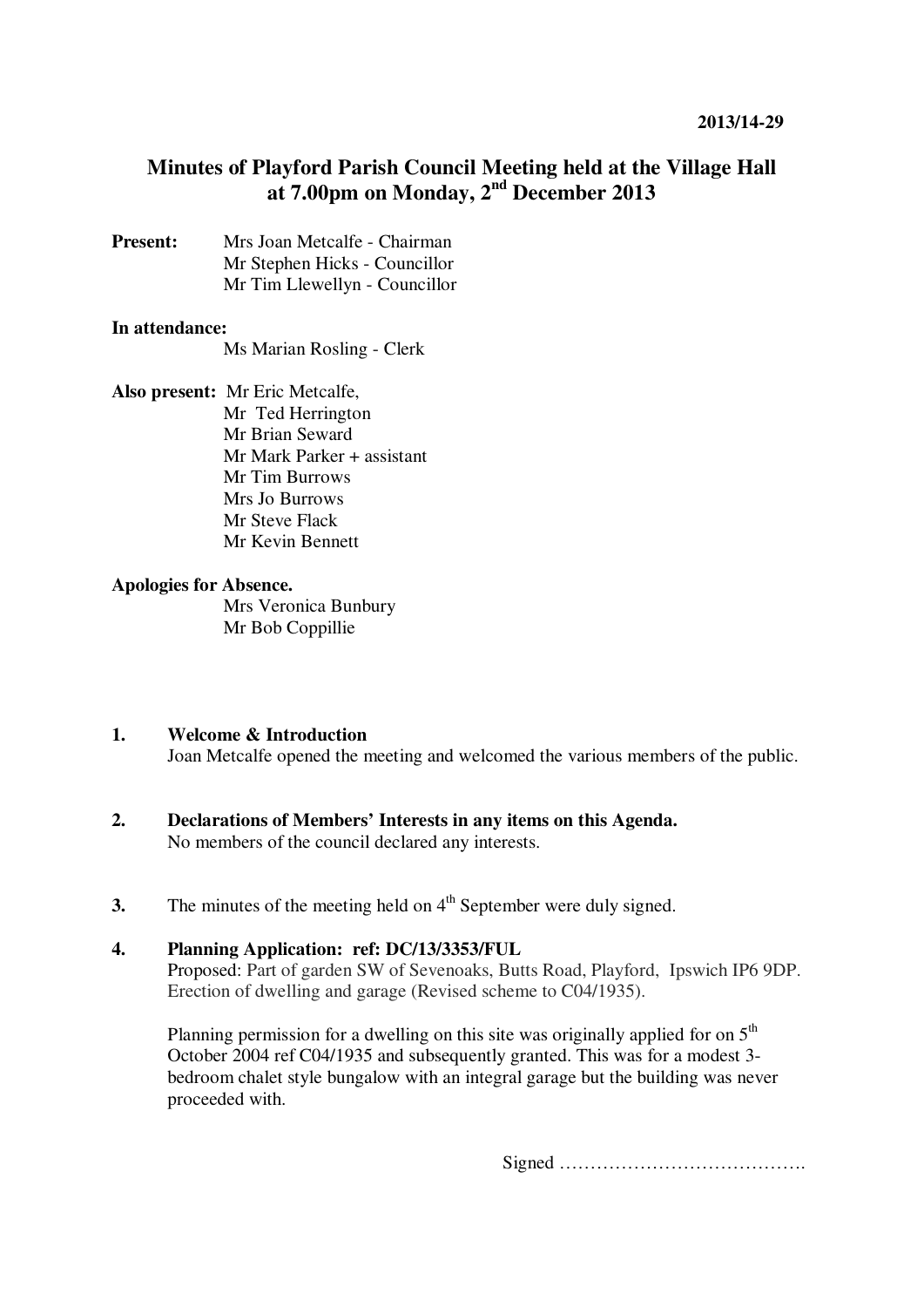The new plans are for a 4-bedroom two storey house of much bigger proportions and with a separate double garage with storage above.

Joan Metcalfe voiced concerns over the access from the property to Butts Road - there is a blind corner when coming out of the drive because of present hedging (which has to remain) and existing trees. SCC Highways dept. has not been consulted. When the original planning consent was granted in 2004 it was considered that there was no problem with the access, therefore it was apparently not necessary to involve them with the new plans. This point was disputed as traffic in Butts Road is heavier now and with two additional houses (one already occupied by 5 people and another yet to be built) in the complex already, there will be heavier use of the driveway.

The present owners of the occupied house at Sevenoaks (who also own the drive), have liaised with the builders and agreed to widen some of the drive by 1m on each side. This would enable easier access and manoeuvering of vehicles within the complex. They will also sell part of the drive to the owners of the new build.

Councillors were concerned over the increased size of the new proposal over the former plans and it was felt that the new building would not be in keeping with the rest of the village. Also, the newly proposed house would be considerably taller and more conspicuous. The builders replied that Katherine Scott of SCDC planning dept. has overseen the scaling down of the plans from an even bigger 5-bedroomed property but the footprint of the resultant building would still be larger than either of the other two houses at Sevenoaks. Steve Hicks commented that details of the other two houses are missing from the plans of this proposal so it was difficult to make direct comparisons. The builders stated that the new house had to be of a significant size to make it worth their while building because of the high purchase price of the land. Tim Llewellyn expressed his concern regarding the size of the newly proposed garage compared to the house, and its position, though the position was influenced by the presence an established oak tree. It was suggested that it may be possible to convert the space over the garage into living accommodation without having to go back to SCDC for further planning consent. The builders stated that it was not large enough to be used as living accommodation but that it could be used for storage, a study or a gym without adding significantly to the overall cost of building.

Brian Seward commented that a house of that size on a high bank would be very visible and would dominate the village – the present houses at Sevenoaks are barely visible from the road, but the new proposal would change the view which had existed for over 100 years.

Eric Metcalfe felt that SCC Highways ought to be involved as the usage would be increased with significantly more people living in the complex.

Signed ………………………………….